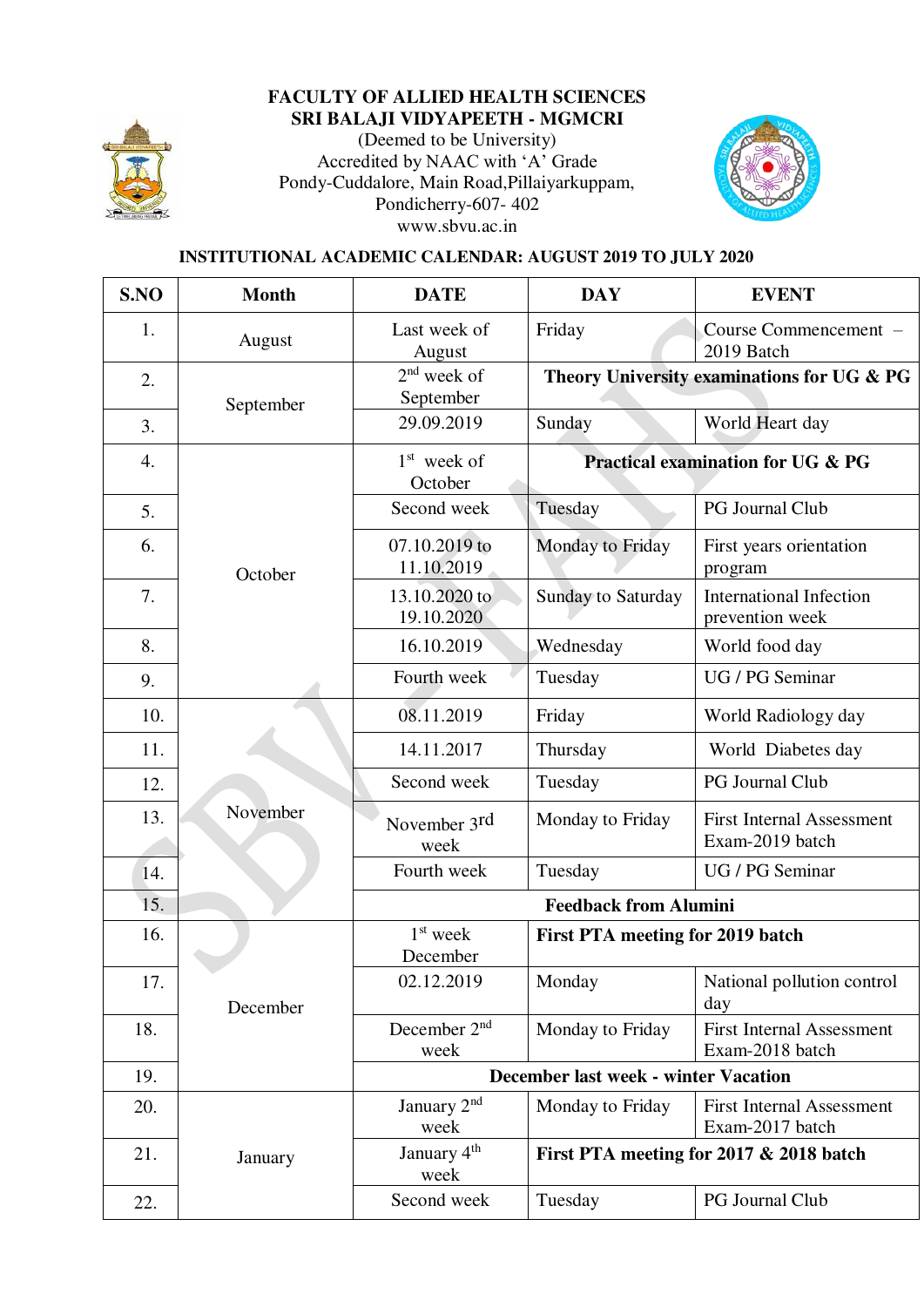| 23. |          | Fourth week                   | Tuesday            | UG / PG Seminar                                         |
|-----|----------|-------------------------------|--------------------|---------------------------------------------------------|
| 24. |          | Second week                   | Tuesday            | PG Journal Club                                         |
| 25. |          | 14.02.2020                    | Friday             | Cardiac technologist day                                |
| 26. |          | Second week of February       |                    | FDP program for faculty                                 |
| 27. | February | February 3rd<br>week          | Monday to Friday   | Second Internal<br><b>Assessment Exam-2019</b><br>batch |
| 28. |          | 28.02.2020                    | Friday             | National Science day                                    |
| 29. |          | Fourth week                   | Tuesday            | UG / PG Seminar                                         |
| 30. |          | First week of March           |                    | International conference                                |
| 31. |          | 02.03.2020                    | Monday             | World Nutrition day                                     |
| 32. |          | 08.03.2020                    | Sunday             | International Women's Day                               |
| 33. |          | $2nd$ week of<br>March        |                    | <b>Second PTA meeting for 2019 batch</b>                |
| 34. |          | $2nd$ week of<br>March        |                    | <b>Supplementary examinations</b>                       |
| 35. |          | Second week                   | Tuesday            | PG Journal Club                                         |
| 36. | March    | $2nd$ week of<br>March        | Sunday to Saturday | World Glaucoma week                                     |
| 37. |          | 12.03.2020                    | Thursday           | World Kidney day                                        |
| 38. |          | March 3rd<br>week             | Monday to Friday   | Second Internal<br><b>Assessment Exam-2018</b><br>batch |
| 39. |          | 23.03.2020                    | Monday             | World Optometry day                                     |
| 40. |          | 24.03.2020                    | Tuesday            | World Tuberculosis day                                  |
| 41. |          | Fourth week                   | Tuesday            | UG / PG Seminar                                         |
| 42. |          |                               |                    |                                                         |
|     |          | 4 <sup>th</sup> week of March |                    | E-POSTER competition                                    |
| 43. |          | Second week                   | Tuesday            | PG Journal Club                                         |
| 44. |          | April 2 <sup>nd</sup><br>week | Monday to Friday   | Second Internal<br><b>Assessment Exam-2017</b><br>batch |
| 45. |          | April 3rd<br>week             |                    | Second PTA meeting for 2017 & 2018 batch                |
| 46. | April    | 19.04.2020<br>to25.04.2020    | Sunday to Saturday | <b>World Professionalist</b><br>Laboratory day          |
| 47. |          | 23.04.2020                    | Thursday           | English Language/ World<br>book &copyright day          |
| 48. |          | Fourth week                   | Tuesday            | UG / PG Seminar                                         |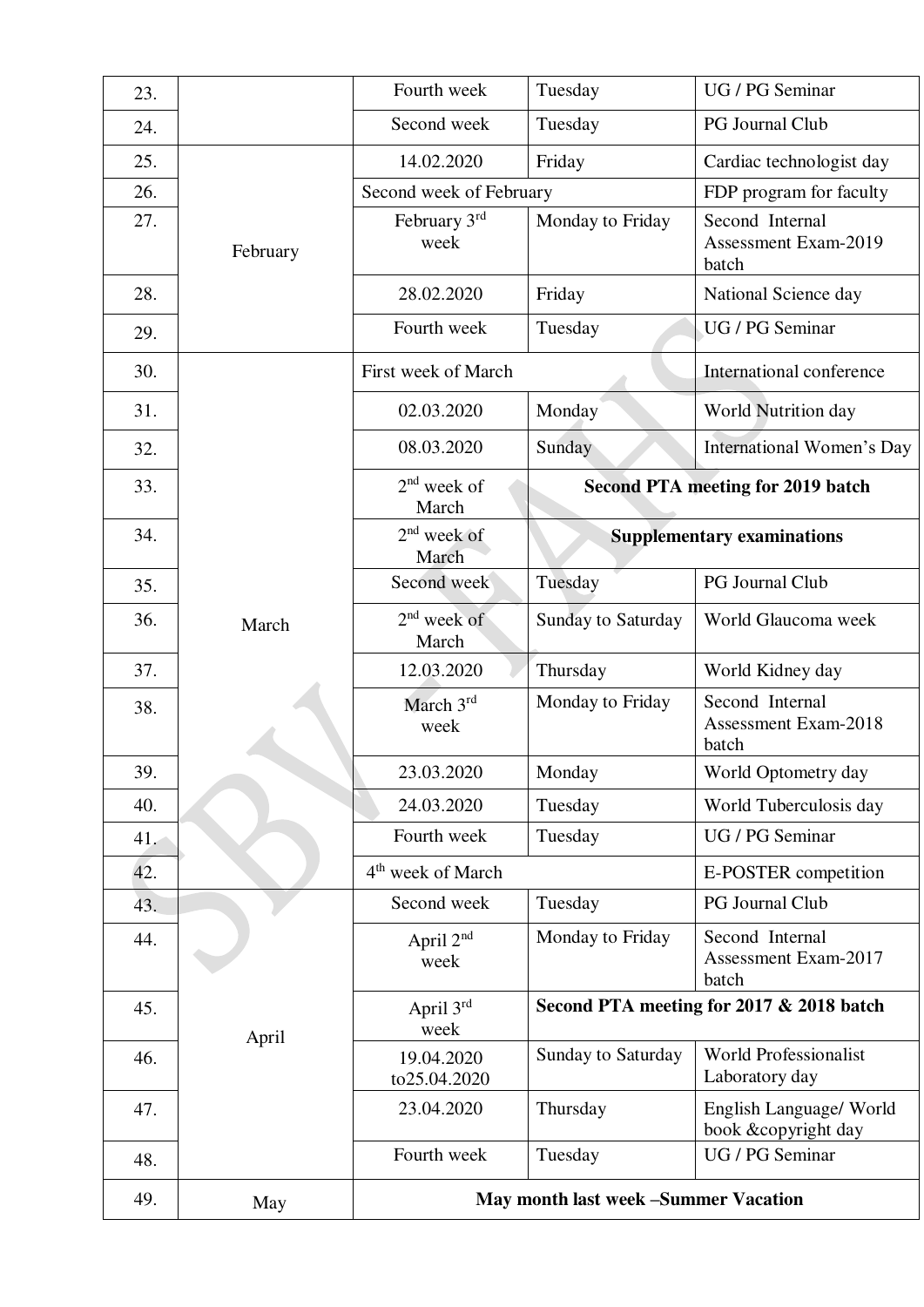| 50. | June | 05.06.2020                               | Friday                                     | World Environment day                        |  |
|-----|------|------------------------------------------|--------------------------------------------|----------------------------------------------|--|
| 51. |      | June $2nd$<br>week                       | Monday to Friday                           | Third Internal Assessment<br>Exam-2019 batch |  |
| 52. |      | 07.06.2020                               | Sunday                                     | World food safety day                        |  |
| 53. |      | 14.06.2020                               | Sunday                                     | <b>Blood Donor day</b>                       |  |
| 54. |      | June $4th$ week                          | Third PTA meeting for 2019 batch           |                                              |  |
| 55. |      | <b>Feedback from students on subject</b> |                                            |                                              |  |
| 56. |      | July $2nd$<br>week                       | Monday to Friday                           | Third Internal Assessment<br>Exam-2018 batch |  |
| 57. |      | July $3^{\text{rd}}$<br>week             | Monday to Friday                           | Third Internal Assessment<br>Exam-2017 batch |  |
| 58. | July | 28.07.2020                               | Tuesday                                    | World Hepatitis day                          |  |
| 59. |      | June $4^{th}$ week                       | Third PTA meeting for 2017 & 2018<br>batch |                                              |  |
| 60. |      | <b>Feedback from students on faculty</b> |                                            |                                              |  |

A.N. Che

 $\overline{L}$ 

**PRINCIPAL<br>ALLIED HEALTH SCIENCES<br>SRI BALAJI VIDYAPEETH<br>(Deemed to be University)<br>Accredited by NAAC with A Grade<br>Pondicherry - 607 402.**